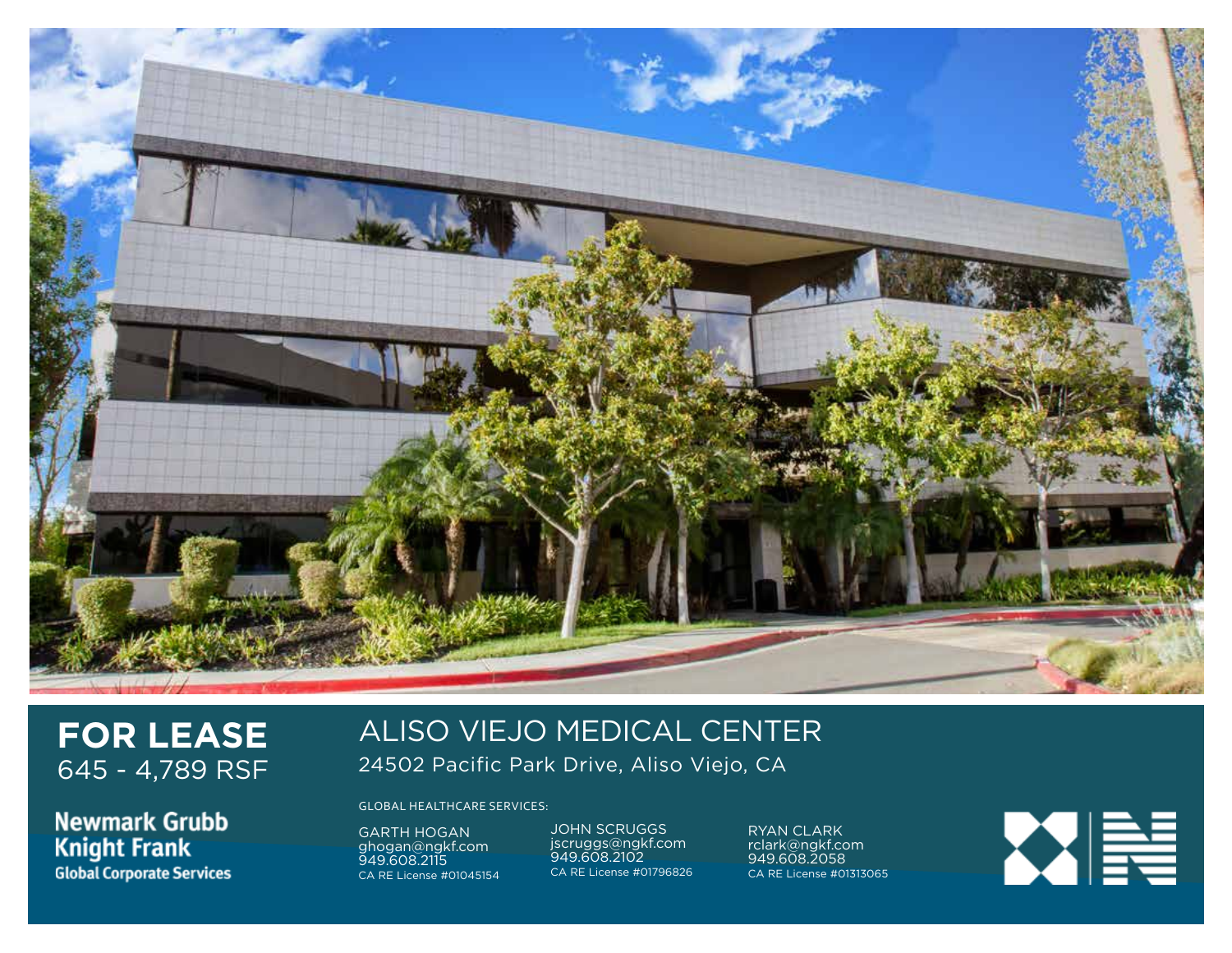





#### PROPERTY HIGHLIGHTS:

- Class A medical office building
- \$2.35/SF NNN
- Existing 645 4,789 RSF medical offices
- Build-out allowance available
- Prime South Orange County location with immediate acces to the 73 freeway, local shops and restaurants
- Newly remodeled building with updated common areas



### **Newmark Grubb Knight Frank Global Corporate Services**

#### GLOBAL HEALTHCARE SERVICES:

GARTH HOGAN ghogan@ngkf.com 949.608.2115 CA RE License #01045154 JOHN SCRUGGS jscruggs@ngkf.com 949.608.2102 CA RE License #01796826 RYAN CLARK rclark@ngkf.com 949.608.2058 CA RE License #01313065